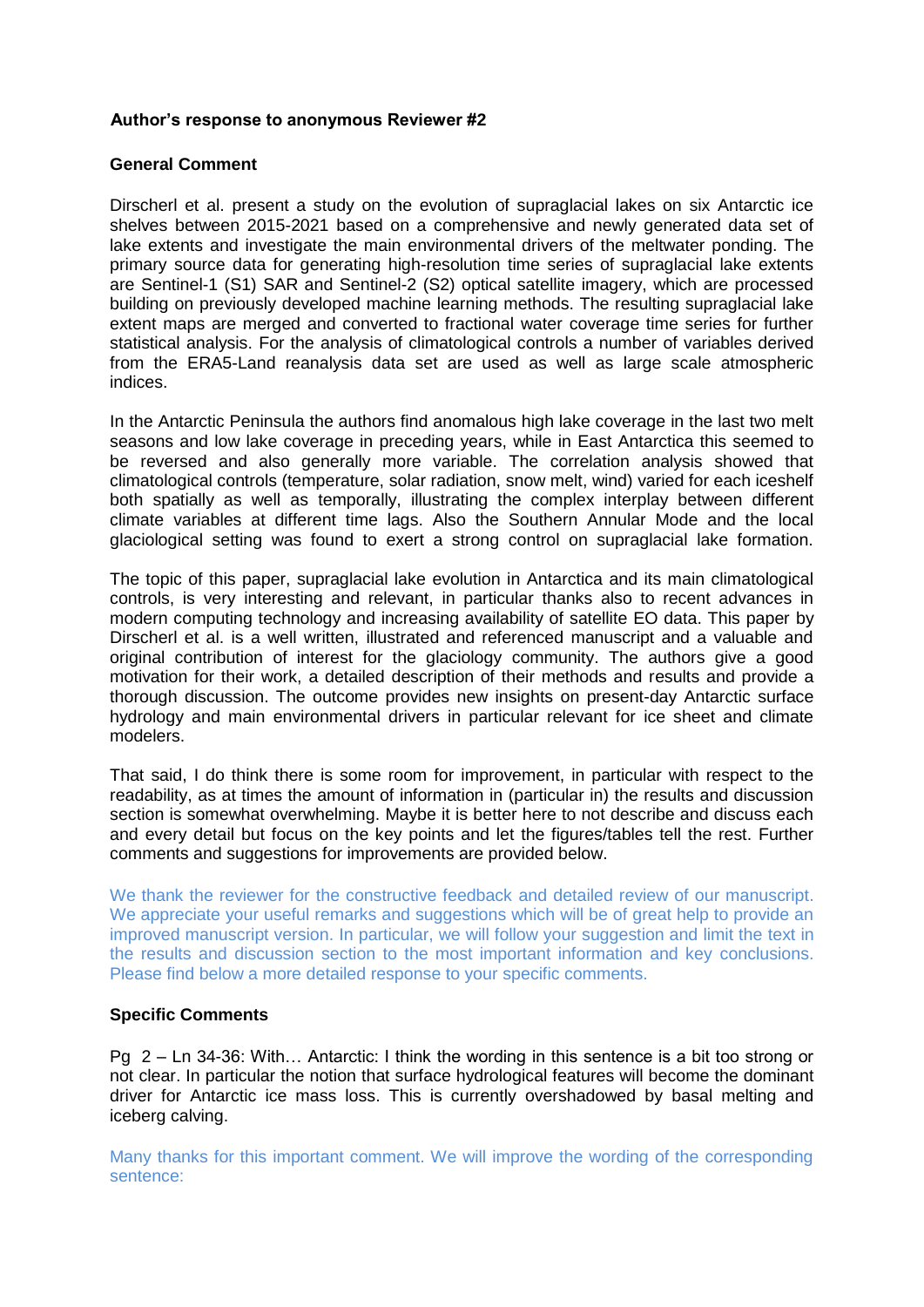"With surface melting expected to double by 2050 (Trusel et al., 2015), Antarctic surface hydrological features will expand and likely contribute to future ice shelf instability and ice mass loss from the Antarctic (Arthur et al., 2020a; Lai et al., 2020)."

# Pg  $3 -$  Ln  $65$ : (v): should be (iv)

Thank you for noticing that. We will correct the wording accordingly.

## Pg 5 – Ln 137: through Wohlthat mountains: through the Wohlthat Mountains

We will follow your suggestion and rephrase the sentence accordingly.

## Pg 5 – Ln 146-148: The AOI outlines look a bit random to me. Does this mean that no lakes occurred in the other areas? Why not investigate the entire ice shelf?

As stated in lines 146-151, the AOI outlines were determined in agreement with supraglacial lake occurrence during at least one time step within our bi-weekly time series. Therefore, we only considered pixels where supraglacial lakes were mapped during November to March in 2015-2021. Consequently, no lakes were detected over the remaining ice shelf area. While these AOI outlines were mainly relevant for statistical correlation analysis, satellite data acquisition and lake extent mapping were performed on basis of the entire ice shelf area. We will revise the corresponding paragraph and improve the understanding of Figure 1.

# Pg 5 – Ln 156: Sentinel-1: I assume you have used the GRD product?

That is correct. We used Level-1 GRD High Resolution (HR) data products in IW swath mode. We will expand the corresponding description in line 156.

## Pg 5 – Ln 163: Sentinel-2: Did you use any particular spectral band/combination? What resolution?

Thank you for this comment. For Sentinel-2, we used a range of spectral bands and indices for model training (and scene prediction) (see line 238). While specifications on the machine learning method and used bands and indices can be found in our preceding study (Dirscherl et al., 2020), the Sentinel-2 classification algorithm used in the present study was slightly modified (see lines 241-243). The pixel spacing of used Sentinel-2 data was either 10 m or 20 m whereat the 20 m bands were resampled to 10 m.

#### Pg 8 – Ln 231-232: The ... regions: This needs some more elaboration on how the test data sets was generated.

For creation of the test dataset, we selected Sentinel-1 scenes that were distributed in space and time covering regions around the Antarctic continent that were not presented to the model during training. This ensures a representative evaluation of the classification performance. At the same time, scenes (/regions) were selected based on confirmed supraglacial lake occurrences (e.g., Stokes et al., 2019; Dell et al., 2020; Kingslake et al., 2017) and where particularly "difficult" surface features (e.g. wet snow) and lakes of varying appearances were present. This is outlined in detail in our preceding study (Dirscherl et al., 2021). In order to improve the corresponding description in the manuscript, we will expand the paragraph starting in line 231.

Pg 8 – 251-252: This also needs some elaboration on to what extent do the Sentinel-1 and Sentinel-2 datasets agree? Can some of the intra- and inter-annual variability be explained by differences between the sensors, in particular since you mention that S1 can also observe buried lakes, not visible with S2?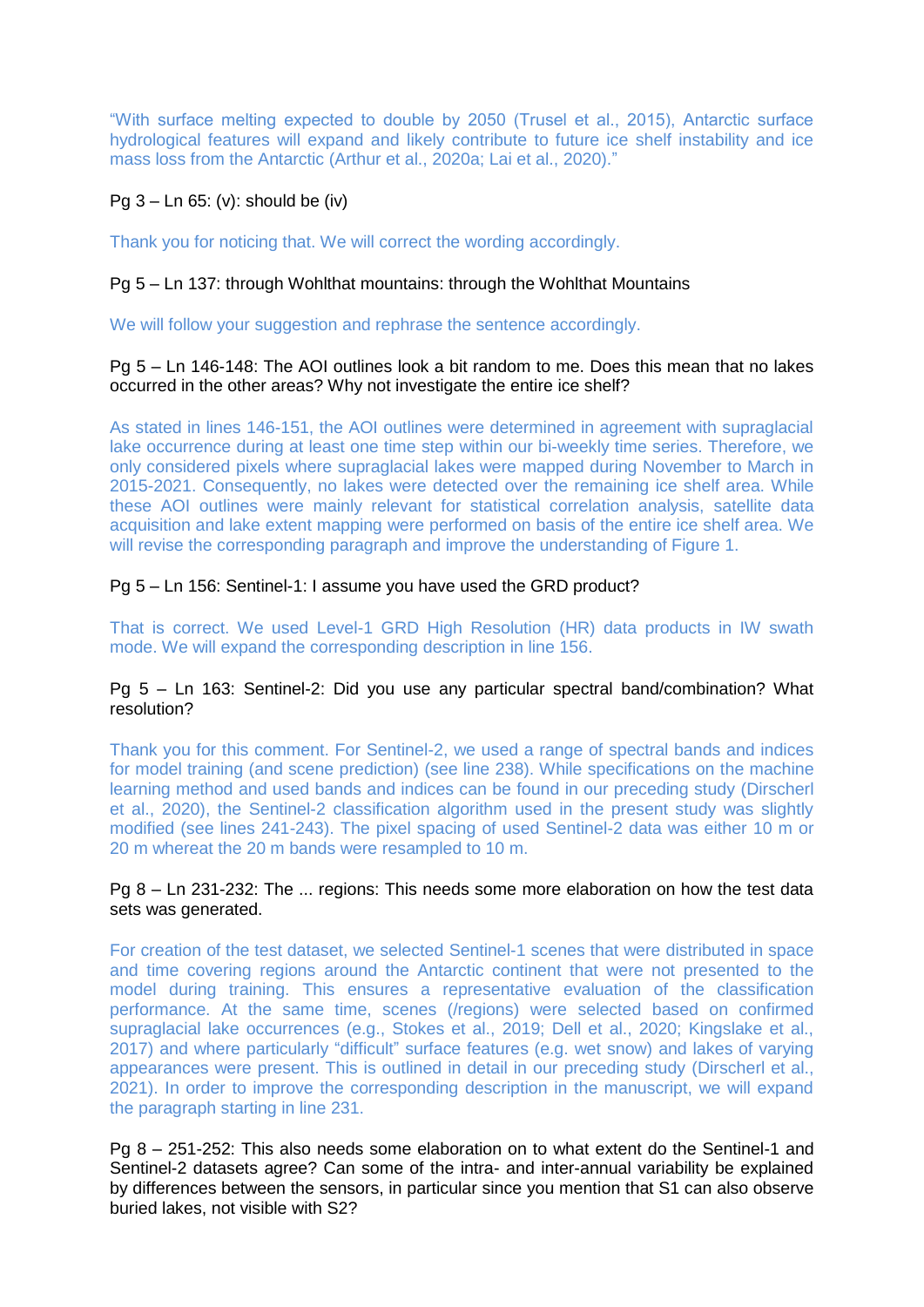While Sentinel-1 and Sentinel-2 data generally reveal the same lakes, their sizes and visibility may vary depending on sensor-specific characteristics. As indicated, lakes in SAR data can appear larger than in optical imagery due to the penetration capability of microwave sensors into thin ice and snow. Hence, even buried or slightly frozen lakes can be detected. On the other hand, strongly frozen lakes or lakes that are subject to severe wind roughening cannot be detected in SAR imagery. Therefore, the inclusion of Sentinel-1 SAR is particularly beneficial in order to obtain a more complete mapping record, also with respect to cloud cover and polar darkness affecting lake visibility in optical imagery. Regarding optical data, buried lakes cannot be detected while wind roughening does not affect lake visibility. Optical Sentinel-2 data therefore deliver important information on supraglacial lake coverage during cloud-free conditions in Antarctic summer. To summarize, only the combination of optical and SAR data allows to obtain a more complete mapping record than is possible with singlesensor classifications.

That said, the observed intra-annual and inter-annual variability in lake extents may partly result from differences in used sensor types particularly where data from only one sensor type delivers information. For example, mappings during cloud cover or at the onset of Antarctic winter purely result from Sentinel-1 SAR. This could lead to a slight underestimation of the total lake area in case lakes are subject to strong wind roughening. Likewise, when only optical mappings are available, buried lakes are not detected which may lead to slightly smaller lake outlines. Overall, the described effects are not believed to bias the overall detected temporal signature of lake evolution since wintertime lake extents are generally small and since a conjoint occurrence of severe wind roughening in SAR data and cloud cover in optical imagery is unlikely.

## Pg 8 – Ln 252: interpolate: do you mean spatial or temporal interpolation?

Thank you for this comment. With interpolation, we refer to the temporal interpolation of the generated time series shown in Figure 3. In detail, satellite data were not available during specific months over Riiser-Larsen and Nivlisen Ice Shelf, also apparent in Figure S1. This required an interpolation of the respective time periods with the bi-weekly long-term mean 2016-2021 (shown in red in Figure 3). In order to clarify on this, we will improve the wording accordingly.

Pg 8 – Ln 255: fractional water coverage: elsewhere this is referred to as fractional lake extent, do you mean the same?

Many thanks for noticing this. Fractional water coverage and fractional lake extent refer to the same variable. We will correct that accordingly.

#### Pg 9 – Ln 285: The results section starts with a graph/description on supraglacial lake extent dynamics, what I miss are actually some (examples of) high-resolution supraglacial lake extent maps generated in 3.2.2.

While we did not include individual lake extent mappings in the manuscript. Figure 5 shows the inter-annual recurrence frequency of lakes on each ice shelf being generated from aggregated January lake extent mapping products. As a more detailed description of the individual mapping products goes beyond the scope of this paper, we will not expand the number of Figures in the manuscript but add an exemplary time series of January lake extent mappings (2017-2021) over Nivlisen Ice Shelf to the Supplement. Furthermore, all bi-weekly lake extent mapping products will be made publicly available online as part of our revisions.

# Pg 14 – Ln 447: 0-1, 2-4 and 0-1, respectively

Many thanks for this suggestion. We will correct the sentence in line 447 accordingly.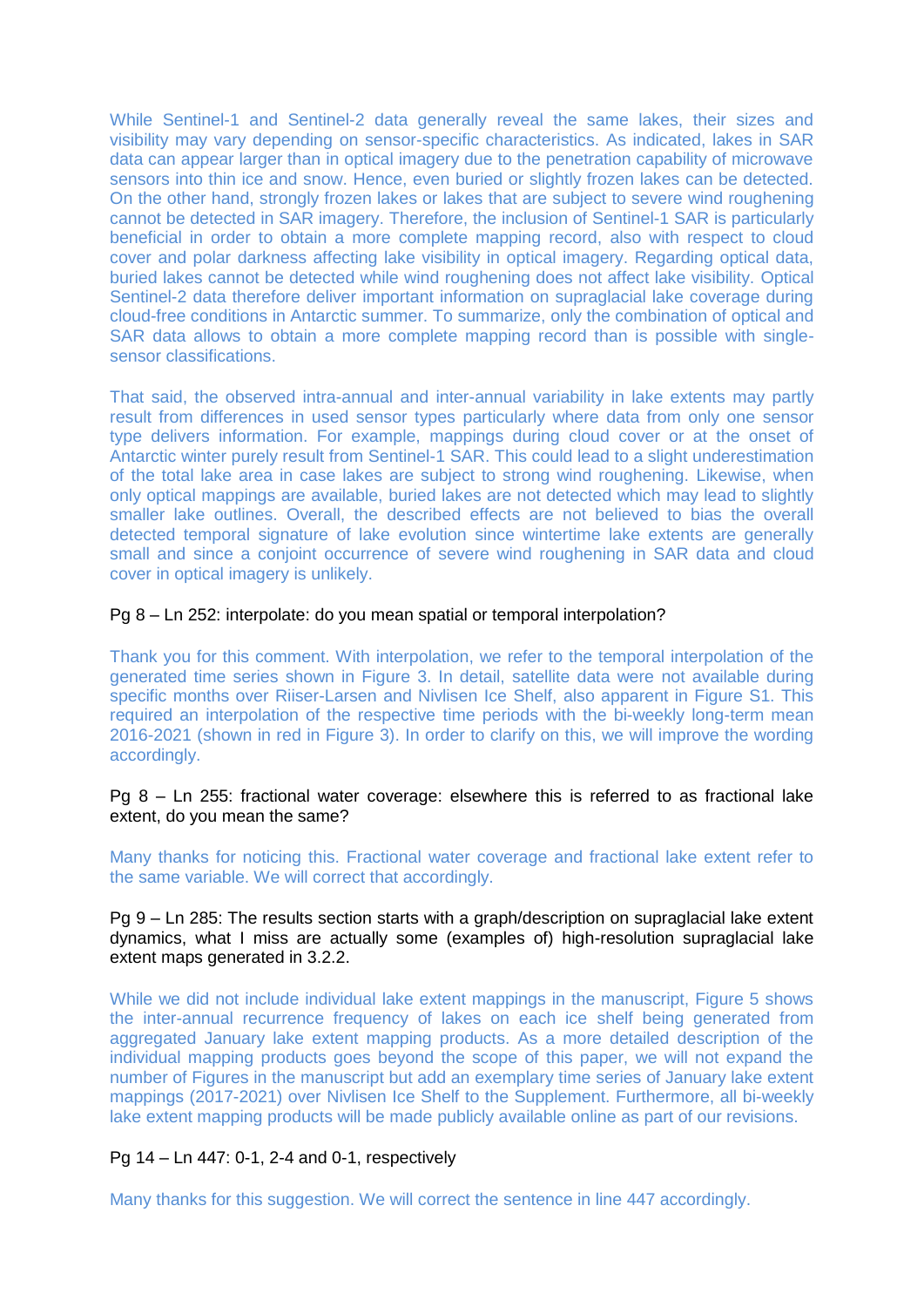### Pg 14 – Ln 452: Wind: Do you mean wind magnitude?

Please excuse the unclear wording. We mean wind magnitude and will correct the text accordingly.

Pg 20 – Ln 638: How does firn air depletion lead to facilitate melt? Seems like a step is missing here.

Thank you for this important comment. We actually mean "facilitated meltwater ponding". The sentence will be corrected accordingly.

## Pg 21 – Ln 665: latitudinal: do you mean longitudinal?

With longitudinal we wanted to refer to the occurrence of meltwater lakes and streams stretching from west to east (or east to west). However, in agreement with the comment of Reviewer #1, we will correct this to "…meltwater accumulates in flow stripes controlled by…".

## Pg 21 -Ln 673: is among: are among

Many thanks for noticing that. We will correct that in the revised manuscript version.

#### Pg 21 – Ln 678: ice shelf geometry: In what way does the ice shelf geometry play a role for supraglacial lake evolution?

Here, we primarily refer to the compressive flow regime over George VI Ice Shelf that largely determines the location of supraglacial meltwater ponding on the ice shelf. Further, also the location of the grounding line and thus, the shape of the ice shelf were shown to determine supraglacial lake locations, e.g., on Bach or George VI Ice Shelf (see Figure 5a,c). In order to clarify on this, we will reformulate the corresponding sentence to "ice shelf morphology and geometrical setting".

## Pg 23 – Ln 717-718: How does prevailing low wind speeds following periods of anomalous high wind speeds dictate lake formation, what mechanics are at play here?

Supraglacial lake formation on Riiser-Larsen Ice Shelf appears to follow episodes of particularly strong north-easterly winds. These strong winds could reflect katabatic winds, a known control on East Antarctic supraglacial lake formation. In fact, easterly katabatic winds warm adiabatically through vertical mixing and can lead to the exposure of albedo-lowering blue ice and firn through wind scouring further enhancing surface melt (Lenaerts et al., 2017).

#### Pg 23 – Ln 732: near the Wohlthat Mountains

Many thanks for noticing that. We will correct the sentence accordingly.

Pg 25 – Ln 800: As before, where can we see an example of this product at unprecedented 10 m spatial resolution?

The mapping products will be made available online as part of our revisions (Section on data availability) via the DLR GeoService. Further, we will include exemplary maps highlighting inter-annual lake spreading across Nivlisen Ice Shelf in the Supplement.

Pg 25 – Ln 801: surface hydrological features -> supraglacial lake extent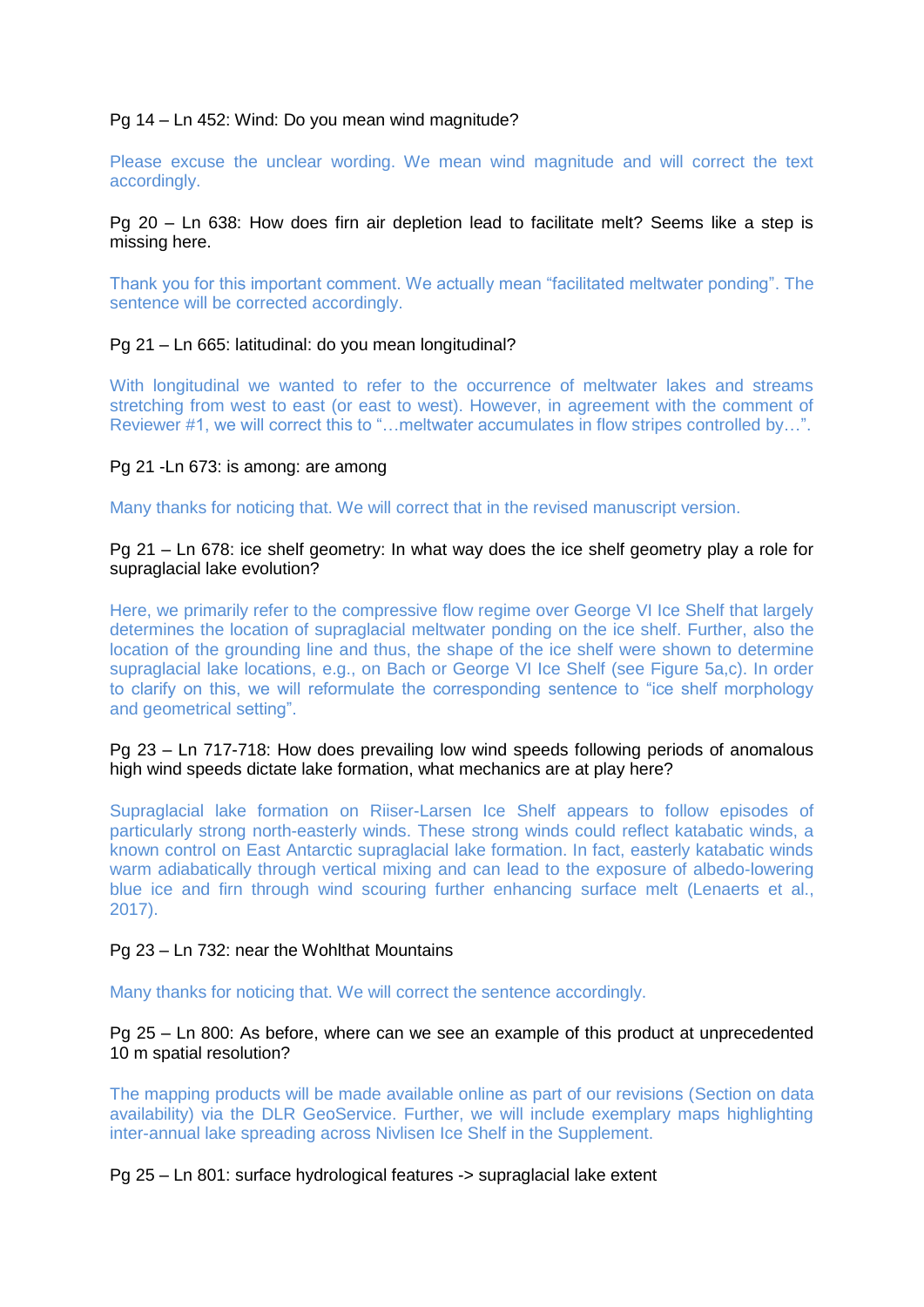We will correct the sentence accordingly.

# Pg 26 – Ln 802: buried lakes: Can you elaborate on how deep buried lakes can be detected

While radar penetration at C-band (the operating frequency of Sentinel-1) can reach up to 20 m in fresh snow (Nagler et al., 2015), the actual penetration depth of the signal depends on factors such as the snow conditions with varying moisture contents leading to different radar penetration (i.e., dry snow yields higher penetration than wet snow), the terrain slope and orientation as well as the radar incidence angle. Therefore, the depth of detected buried lakes strongly depends on the environmental setting whereat lakes that are buried by dry snow can generally be detected at greater depths.

# Pg 27 – Ln 842: Data availability: Are the generated products going to be made publicly available?

As mentioned above, all supraglacial lake extent mapping products will be made publicly available via DLR's GeoService. We will include a link in the data availability section as part of our revisions.

## **Figures**

Fig 5: This is a nice plot showing fine-scaled details, but unfortunately it is hard to distinguish the different colours.

Many thanks for this helpful comment. We will improve the color scheme of the figure as part of our revisions.

Fig 5: I would suggest switching the labels b & a to a & b, same for  $h/q$ , f/e

We will correct the labelling of Figure 5 accordingly.

# Additional references cited:

Dell, R., Arnold, N., Willis, I., Banwell, A., Williamson, A., Pritchard, H., and Orr, A.: Lateral meltwater transfer across an Antarctic ice shelf, The Cryosphere, 14, 2313–2330, https://doi.org/10.5194/tc-14-2313-2020, 2020.

Dirscherl, M., Dietz, A. J., Kneisel, C., and Kuenzer, C.: Automated Mapping of Antarctic Supraglacial Lakes Using a Machine Learning Approach, Remote Sens., 12, https://doi.org/10.3390/rs12071203, 2020.

Dirscherl, M., Dietz, A. J., Kneisel, C., and Kuenzer, C.: A Novel Method for Automated Supraglacial Lake Mapping in Antarctica Using Sentinel-1 SAR Imagery and Deep Learning, Remote Sens., 13, 197, https://doi.org/10.3390/rs13020197, 2021.

Kingslake, Ely, J. C., Das, I., and Bell, R. E.: Widespread movement of meltwater onto and across Antarctic ice shelves, Nature, 544, 349–352, https://doi.org/10.1038/nature22049, 2017.

Lenaerts, J. T. M., Lhermitte, S., Drews, R., Ligtenberg, S. R. M., Berger, S., Helm, V., Smeets, C. J. P. P., Broeke, M. R. van den, van de Berg, W. J., van Meijgaard, E., Eijkelboom, M., Eisen, O., and Pattyn, F.: Meltwater produced by wind–albedo interaction